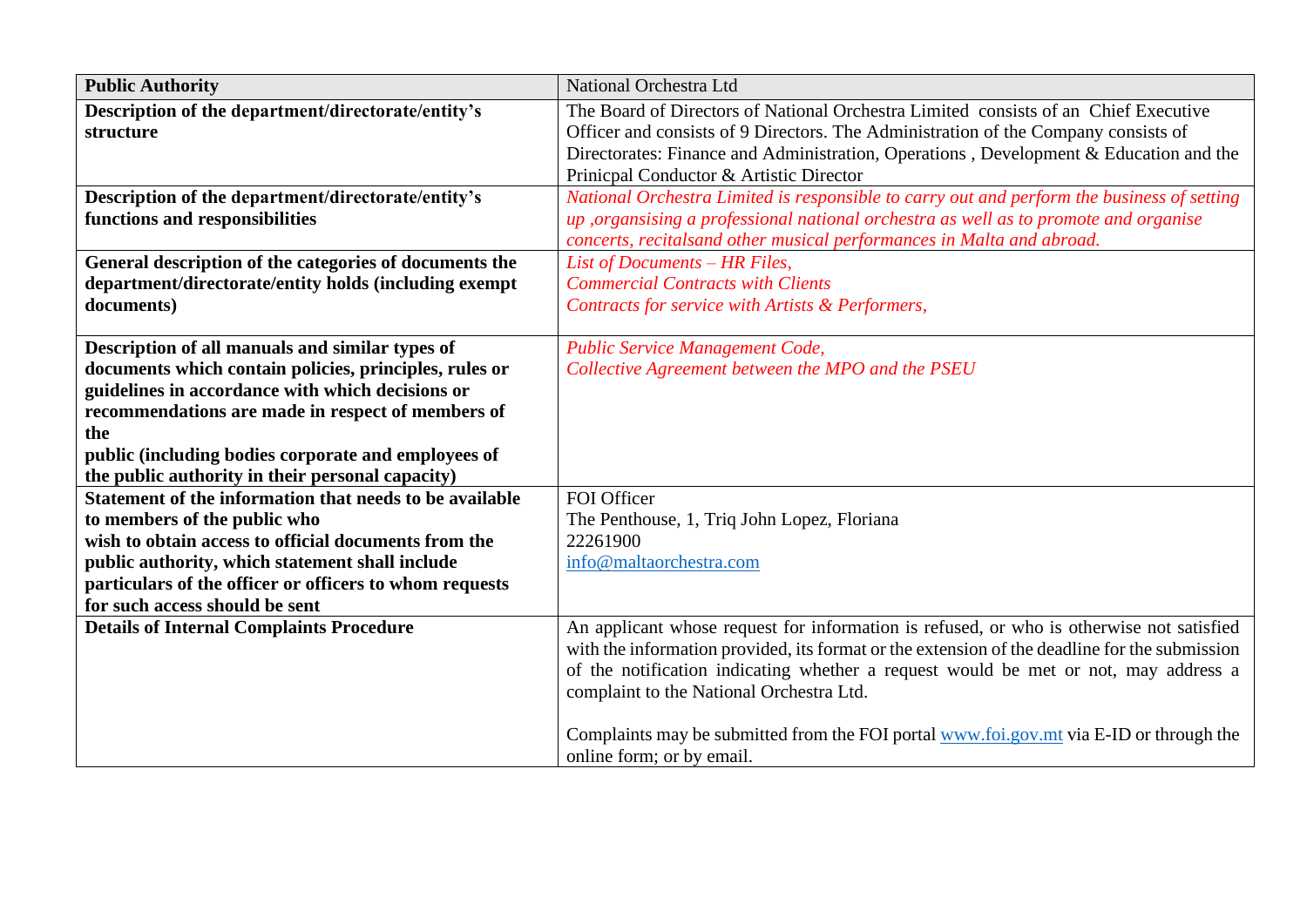|                                         | The complaint should be addressed to the Public Authority's FOI Officer, who shall bring<br>the complaint to the attention of the officer responsible <sup>1</sup> . The officer responsible shall reply<br>to the applicant within 10 working days from the receipt of the complaint. The applicant<br>shall also be informed that he or she may appeal the decision or otherwise address a<br>complaint to the Information and Data Protection Commissioner in accordance with the<br>Freedom of Information Act (Cap. 496 of the Laws of Malta).                                                                                                     |
|-----------------------------------------|---------------------------------------------------------------------------------------------------------------------------------------------------------------------------------------------------------------------------------------------------------------------------------------------------------------------------------------------------------------------------------------------------------------------------------------------------------------------------------------------------------------------------------------------------------------------------------------------------------------------------------------------------------|
|                                         | The officer responsible shall inform the applicant of the decision taken with respect to his<br>or her complaint, and in the event of confirmation of a decision not to release the pertinent<br>information, shall explain the reasons thereof. Whenever the applicant's complaint is<br>related to the format of the information provided or to an extension of the deadline for the<br>submission of the notification indicating whether a request would be met or not by the<br>Public Authority and the original decision is upheld, the applicant shall be given an<br>explanation as to why his or her complaint cannot be positively addressed. |
|                                         | An applicant may also make use of the Internal Complaints Procedure to report failure to<br>meet deadlines or to send notifications. In those cases where the request for information<br>can be met, but has not been met within the deadlines specified by the Act, the officer<br>responsible shall waive any applicable fees for the submission of information.                                                                                                                                                                                                                                                                                      |
| <b>Other Information</b>                | Office Working Hours: 08:00 – 17:00 from Monday to Friday                                                                                                                                                                                                                                                                                                                                                                                                                                                                                                                                                                                               |
|                                         | Emails received on weekends will be replied on the next working day (if applicable)                                                                                                                                                                                                                                                                                                                                                                                                                                                                                                                                                                     |
|                                         | Payments are to be made in cash or cheque at the business office of National Orchestra Ltd                                                                                                                                                                                                                                                                                                                                                                                                                                                                                                                                                              |
|                                         | (The Penthouse, 1, Triq John Lopez, Floriana) during office hours.                                                                                                                                                                                                                                                                                                                                                                                                                                                                                                                                                                                      |
| <b>Public Authority Contact Details</b> | National Orchestra Ltd                                                                                                                                                                                                                                                                                                                                                                                                                                                                                                                                                                                                                                  |
|                                         | The Penthouse, 1, Triq John Lopez, Floriana                                                                                                                                                                                                                                                                                                                                                                                                                                                                                                                                                                                                             |

<sup>&</sup>lt;sup>1</sup> The officer responsible shall be the Director or the most senior official within the Department, Directorate or Secretariat concerned. In the absence of such officer, a reply may be provided by the Assistant Director. In the absence of an Assistant Director a reply would be provided by the officer higher in rank than the Director or most senior official concerned.